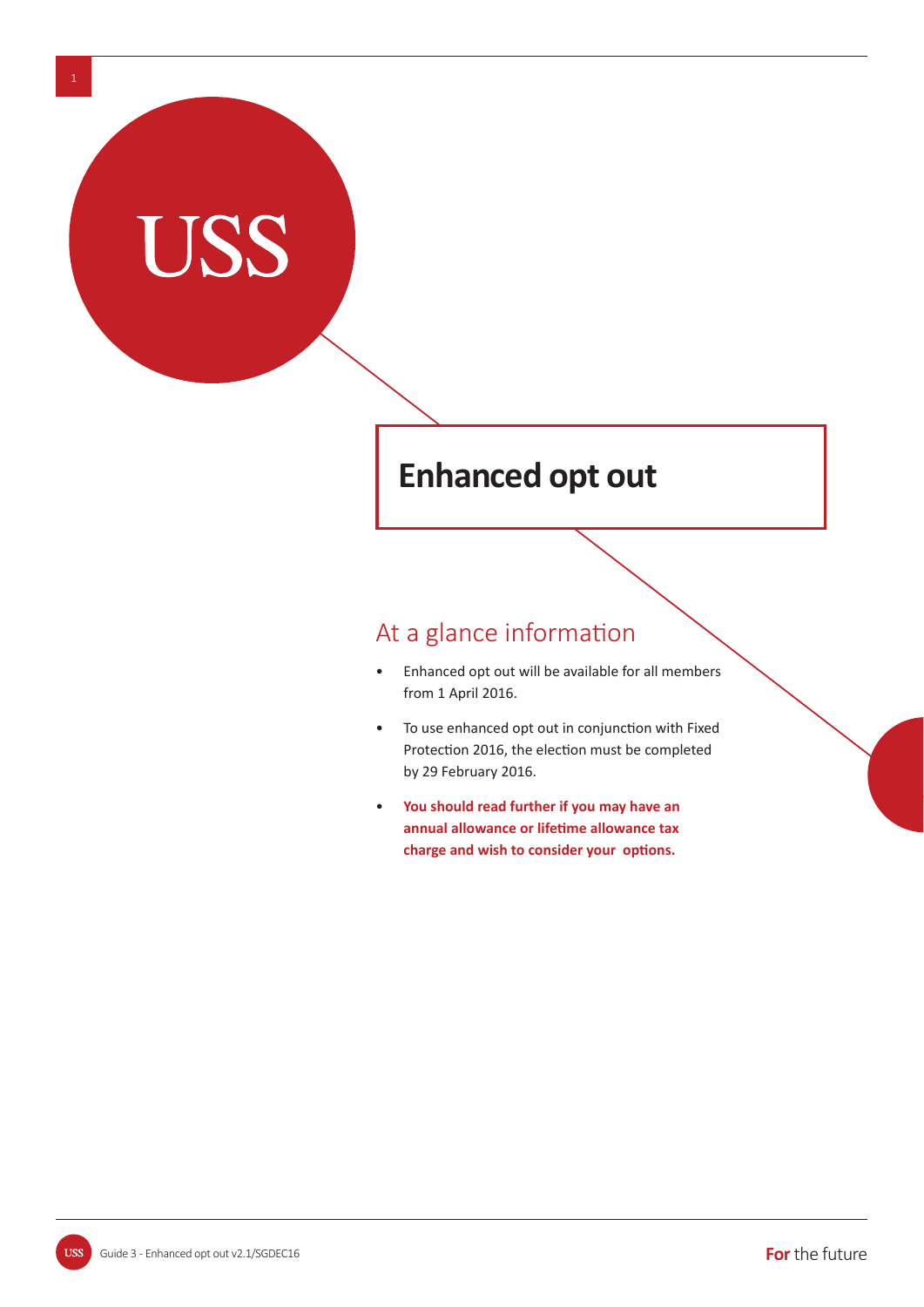# **Enhanced opt out**

## What is Enhanced opt out and who may it be most useful for?

Enhanced opt out (EOO) allows a member to cease further pension accrual but retain death in service and incapacity benefits calculated as if he/she was an active member benefits which would be lost if a member were to withdraw fully from the scheme. In order for a member's death in service and incapacity cover to be maintained, he/she is still required to pay a mandatory contribution of 2.5% of salary.

EOO is currently only available to members of the final salary section, but with effect from 1 April 2016, it will be available to all members. If you choose EOO it must remain in place for a minimum of 12 months after which you can cancel.

An EOO election will be most useful if you have built up benefits approaching or above the LTA and you wish to manage your tax liability in relation to the benefits to be earned above the LTA threshold. Using EOO does not breach the conditions required to maintain fixed protection.

## Are there any other points to consider when using EOO?

The benefits of EOO depend upon your individual circumstances. Please find below some points you may wish to consider.

### **When should EOO be in place if I am considering Fixed Protection 2016?**

EOO must be in place on 1 April 2016.

#### **What is the routine process for EOO elections?**

EOO must start on the first of the month. USS requires a minimum notice period of 28 days.

#### If I elect for EOO after age 65, will I still receive any late retire**ment augmentation?**

Yes, you keep the late retirement increases which have been applied up to the date of your election. No further allowance for late retirement will be added for the period following the date of your EOO election.

#### **If I elect for EOO before age 65 and retire after that age, will I sƟ ll receive any late reƟ rement augmentaƟ on?**

No. Your benefits will be calculated based upon the benefit accrued up to the date you elected for EOO.

#### **Will I be able to apply for flexible retirement before making this elecƟ on?**

Yes, flexible retirement can be accessed before electing for EOO, subject to employer consent. Once the EOO election is made however, no further pensionable service will accrue (benefits payable upon full retirement will be based on benefits accrued up to the date you elected for EOO) and no further flexible retirement events can take place.

Flexible retirement is not an option once an EOO election is in force.